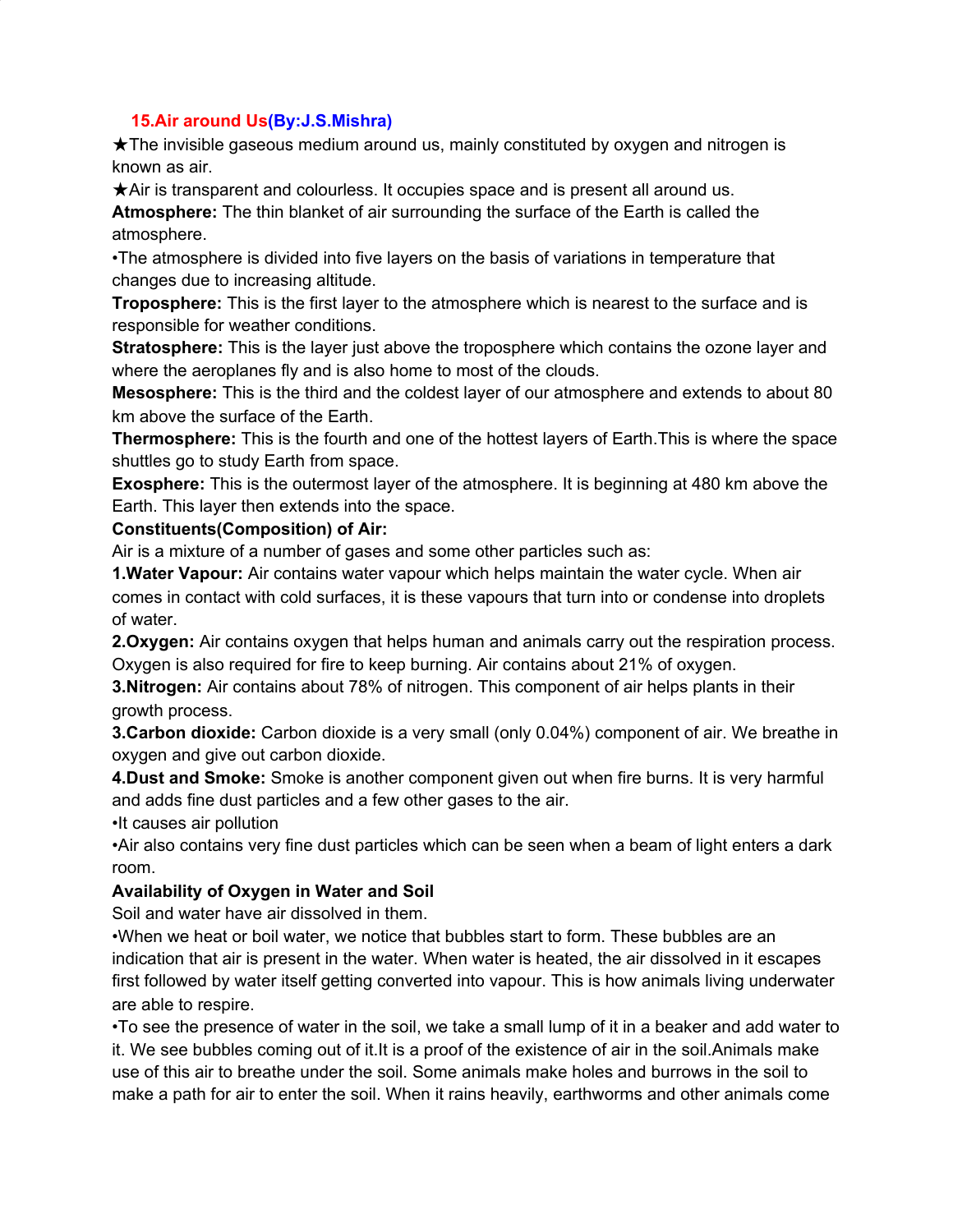out of the soil because the path gets blocked by the water and they need to come outside to find the air.

# **Balance Of Oxygen And Carbon Dioxide In The Air**

The balance of oxygen and carbon dioxide in the atmosphere is maintained through respiration in plants and animals and by photosynthesis in plants. Plants produce oxygen during photosynthesis and utilize oxygen during respiration. They produce much more oxygen during photosynthesis than they consume, during respiration This is how the oxygen consumed by plants and to a large extent by animals is replenished in the air through photosynthesis.

# **Air Supports Life**

We all need air to survive. Air contains oxygen and carbon dioxide useful to plants and animals. Plants use carbon dioxide of the air to make their own food by a process called photosynthesis.

### **In Plants:**

Plants have tiny pores called stomata, found on the underside of a leaf. Air containing carbon dioxide and oxygen enters the plant through these openings where it gets used in photosynthesis and respiration.

### **In Animals:**

All animals need to respire.They use different organs and mechanisms for respiration.

# **In Aquatic Animals and Plants:**

•Most aquatic animals like fish, tadpole, crab etc. have special organs for respiration called gills. Gills help to take in oxygen and give out carbon dioxide.

•Aquatic plants like Hydrilla also breathe in oxygen dissolved in water through their stomata.

### **In Amphibians:**

Amphibians like frog has breathing systems for both air and water.

# **In Birds:**

Birds have an efficient respiratory system as they need high levels of oxygen during flight. Birds have a pair of lungs with air sacs that remain open all the time so that air can easily pass through them.

# **In Mammals:**

Most mammals breathe with the help of lungs.

They take in oxygen and give out carbon dioxide.

# **The importance of Air**

# **Air has a number of uses:**

•The air which is in motion is known as wind. The wind is important for the rotation of windmills which help in drawing water from tube wells.

•They also help in running flour mills.

•Windmills are also used to produce electricity.

•Insects and birds are only able to fly because of the presence of air

•Boats, yachts, aeroplanes and parachutes also need air to sail and glide

•Air has a very important role to play in the water cycle as well.

•It also helps in distributing the pollen and seeds from flowers of various plants.

•Compressed air is used in tyres of vehicles.

•Nitrogen is used on a large scale to manufacture fertilizers.

•Winnowing is possible only because of the air.

•Air is also useful for playing several musical instruments.